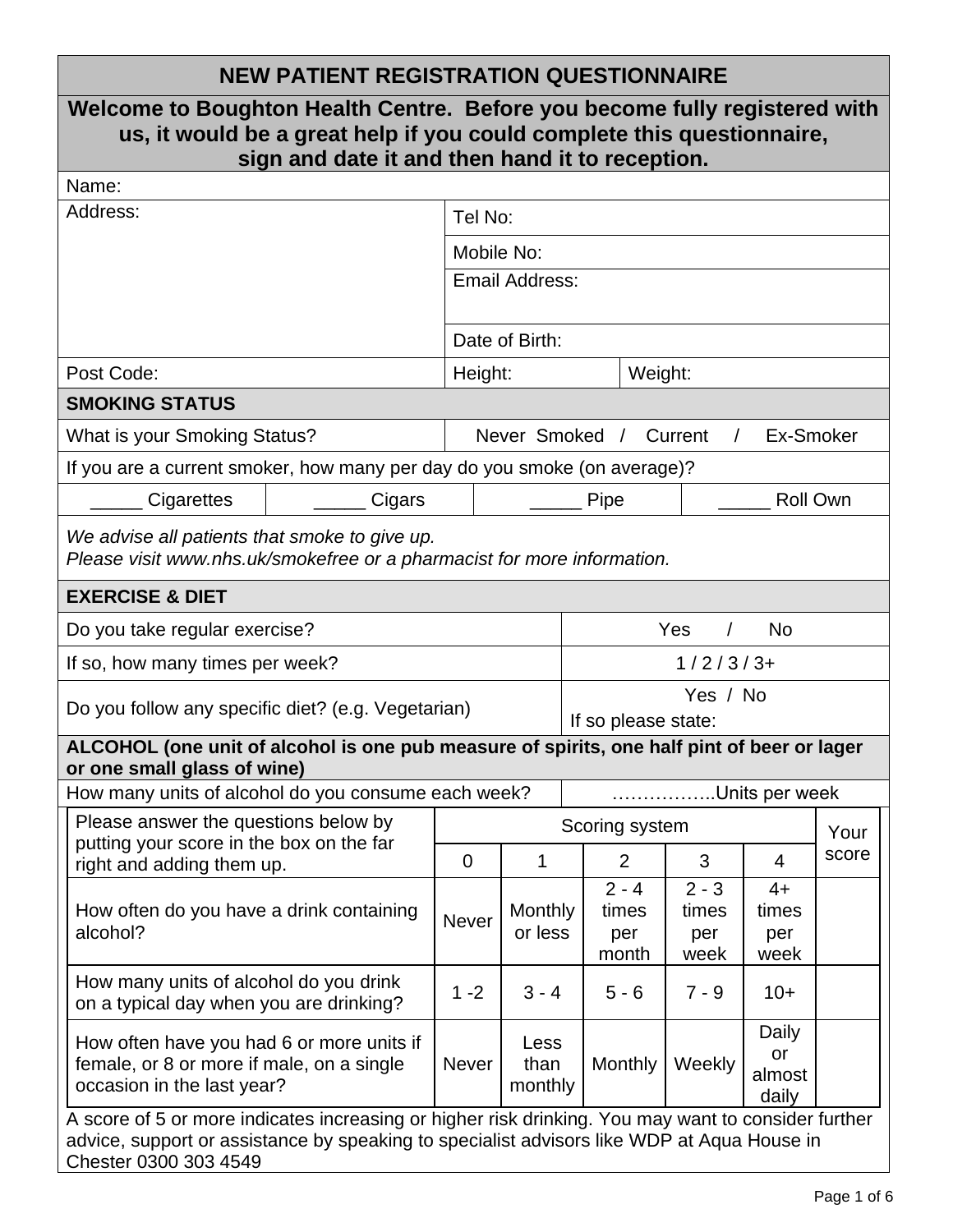| <b>MOST RECENT BLOOD PRESSURE READING (IF KNOWN)</b>                                                                                                                                                                                                                                                                                                                                                                                                                                                                                                                                                                                                                                                                                            |  |     |                                                   |  |            |          |                  |
|-------------------------------------------------------------------------------------------------------------------------------------------------------------------------------------------------------------------------------------------------------------------------------------------------------------------------------------------------------------------------------------------------------------------------------------------------------------------------------------------------------------------------------------------------------------------------------------------------------------------------------------------------------------------------------------------------------------------------------------------------|--|-----|---------------------------------------------------|--|------------|----------|------------------|
| Date taken:                                                                                                                                                                                                                                                                                                                                                                                                                                                                                                                                                                                                                                                                                                                                     |  | /20 | By whom/ where:                                   |  |            |          |                  |
| <b>MEDICATION - Are you on any Medication?</b>                                                                                                                                                                                                                                                                                                                                                                                                                                                                                                                                                                                                                                                                                                  |  |     |                                                   |  | <b>Yes</b> | $\prime$ | <b>No</b>        |
| If you are on any medication, please attach a copy of your repeat prescriptions from your last<br>surgery. We encourage all patients with repeat medication to nominate a pharmacy so you can<br>receive your medication via the Electronic Prescribing Service (EPS). Benefits include:<br>• You will not have to visit your GP to collect your prescription; instead your GP will send it<br>electronically to the place you choose saving you time.<br>You will have more choice about where to get your medicines because they can be<br>collected from a pharmacy near to where you live or shop.<br>You may not have to wait as long at the pharmacy as there will be time for your repeat<br>prescription to be ready before you arrive. |  |     |                                                   |  |            |          |                  |
| ALLERGIES - Yes / No - Please list any known allergies in the space below:                                                                                                                                                                                                                                                                                                                                                                                                                                                                                                                                                                                                                                                                      |  |     |                                                   |  |            |          |                  |
|                                                                                                                                                                                                                                                                                                                                                                                                                                                                                                                                                                                                                                                                                                                                                 |  |     |                                                   |  |            |          |                  |
| <b>FAMILY HISTORY</b>                                                                                                                                                                                                                                                                                                                                                                                                                                                                                                                                                                                                                                                                                                                           |  |     |                                                   |  |            |          |                  |
| Does any of your family suffer from the following?                                                                                                                                                                                                                                                                                                                                                                                                                                                                                                                                                                                                                                                                                              |  |     |                                                   |  |            | Yes      | <b>No</b>        |
| If yes, please specify the                                                                                                                                                                                                                                                                                                                                                                                                                                                                                                                                                                                                                                                                                                                      |  |     | family member (e.g. Mother/ Paternal Grandfather) |  |            |          | and approx. age: |
| <b>Heart disease</b>                                                                                                                                                                                                                                                                                                                                                                                                                                                                                                                                                                                                                                                                                                                            |  |     |                                                   |  |            |          |                  |
| <b>Stroke</b>                                                                                                                                                                                                                                                                                                                                                                                                                                                                                                                                                                                                                                                                                                                                   |  |     |                                                   |  |            |          |                  |
| <b>Diabetes</b>                                                                                                                                                                                                                                                                                                                                                                                                                                                                                                                                                                                                                                                                                                                                 |  |     |                                                   |  |            |          |                  |
| <b>High Blood Pressure</b>                                                                                                                                                                                                                                                                                                                                                                                                                                                                                                                                                                                                                                                                                                                      |  |     |                                                   |  |            |          |                  |
| <b>High Cholesterol</b>                                                                                                                                                                                                                                                                                                                                                                                                                                                                                                                                                                                                                                                                                                                         |  |     |                                                   |  |            |          |                  |
| Asthma                                                                                                                                                                                                                                                                                                                                                                                                                                                                                                                                                                                                                                                                                                                                          |  |     |                                                   |  |            |          |                  |
| Glaucoma                                                                                                                                                                                                                                                                                                                                                                                                                                                                                                                                                                                                                                                                                                                                        |  |     |                                                   |  |            |          |                  |
| Cancer                                                                                                                                                                                                                                                                                                                                                                                                                                                                                                                                                                                                                                                                                                                                          |  |     |                                                   |  |            |          |                  |
|                                                                                                                                                                                                                                                                                                                                                                                                                                                                                                                                                                                                                                                                                                                                                 |  |     |                                                   |  |            |          | <b>No</b>        |
| CARERS - Are you a carer? Yes / No or Do you have a carer? Yes                                                                                                                                                                                                                                                                                                                                                                                                                                                                                                                                                                                                                                                                                  |  |     |                                                   |  |            |          |                  |
| Cared For / Carer's Name:                                                                                                                                                                                                                                                                                                                                                                                                                                                                                                                                                                                                                                                                                                                       |  |     |                                                   |  |            |          |                  |
| Cared For / Carer's Address:                                                                                                                                                                                                                                                                                                                                                                                                                                                                                                                                                                                                                                                                                                                    |  |     |                                                   |  |            |          |                  |
| Cared For / Carer's Contact Number:                                                                                                                                                                                                                                                                                                                                                                                                                                                                                                                                                                                                                                                                                                             |  |     |                                                   |  |            |          |                  |
| Cared For / Carer's Relationship to you,<br>if any?                                                                                                                                                                                                                                                                                                                                                                                                                                                                                                                                                                                                                                                                                             |  |     |                                                   |  |            |          |                  |
| <b>NEXT OF KIN DETAILS</b>                                                                                                                                                                                                                                                                                                                                                                                                                                                                                                                                                                                                                                                                                                                      |  |     |                                                   |  |            |          |                  |
| Name:                                                                                                                                                                                                                                                                                                                                                                                                                                                                                                                                                                                                                                                                                                                                           |  |     |                                                   |  |            |          |                  |
| Address:                                                                                                                                                                                                                                                                                                                                                                                                                                                                                                                                                                                                                                                                                                                                        |  |     |                                                   |  |            |          |                  |
|                                                                                                                                                                                                                                                                                                                                                                                                                                                                                                                                                                                                                                                                                                                                                 |  |     |                                                   |  |            |          |                  |
| <b>Contact Number:</b>                                                                                                                                                                                                                                                                                                                                                                                                                                                                                                                                                                                                                                                                                                                          |  |     |                                                   |  |            |          |                  |
| Relationship:                                                                                                                                                                                                                                                                                                                                                                                                                                                                                                                                                                                                                                                                                                                                   |  |     |                                                   |  |            |          |                  |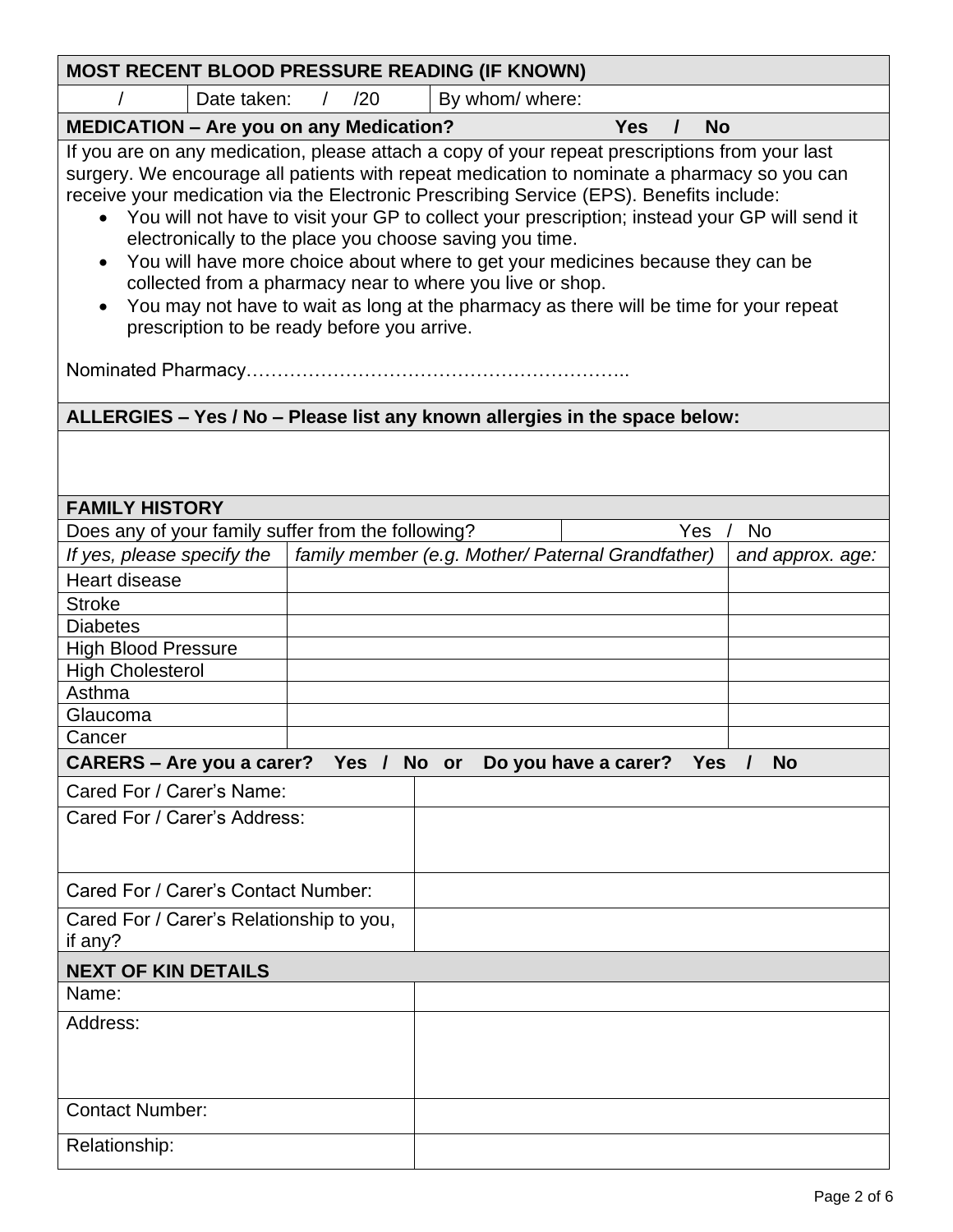### **IMMUNISATIONS**

If you have had any holiday vaccines in the past please bring a list of these, with dates, if you can.

Are you protected against tetanus? Yes / No Date of last injection:

Please note: If you have had five tetanus injections in your life you will be covered unless you have a high risk wound. The majority of injuries such as scratches from rose bushes and grazes would be covered by the five injections.

## **CERVICAL SMEAR DETAILS (LADIES ONLY)**

Date and result of your last smear? | Date: | Date: | Result:

## **ORGAN & BLOOD DOANATION – IMPORTANT INFORMATION – PLEASE READ**

If you would like to register for **Blood Donation,** please visit – [https://www.blood.co.uk](https://www.blood.co.uk/)

If you would like to register for **Organ Donation,** please visit – [https://www.organdonation.nhs.uk](https://www.organdonation.nhs.uk/)

If you would like to register for **Blood and Organ Donation** by phone – please call 0300 123 2323

**LANGUAGE –** Please answer the following questions -

Please also record your first spoken language

Do you require an interpreter YES / NO

## **FREE ROUTINE TUBERCULOSIS SCREENING AVAILABLE**

It is recommended by NHS England that patients from the following countries undergo free routine screening for tuberculosis. If this applies to you, please indicate your country of origin.

| Afghanistan                     | Lao                     |
|---------------------------------|-------------------------|
| Angola                          | Lesotho                 |
| Bangladesh                      | Liberia                 |
| <b>Bhutan</b>                   | Madagascar              |
| <b>Botswana</b>                 | Malawi                  |
| Cambodia                        | <b>Marshall Islands</b> |
| Cameroon                        | Micronesia              |
| <b>Central African Republic</b> | Mongolia                |
| Chad                            | Mozambique              |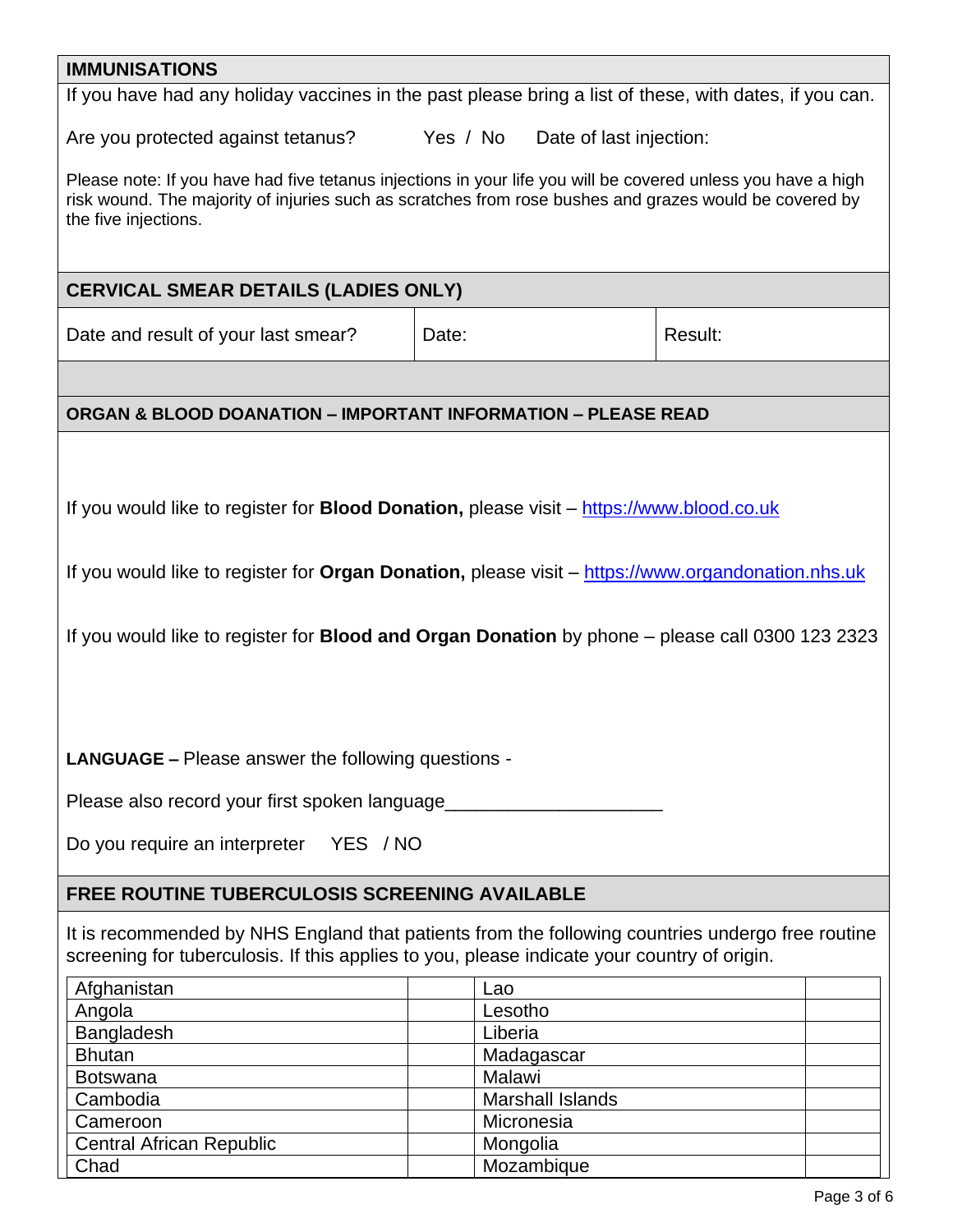| Congo             | Myanmar          |  |
|-------------------|------------------|--|
| Cote D'Ivoire     | Namibia          |  |
| Dijoubiti         | Nepal            |  |
| <b>East Timor</b> | Nigeria          |  |
| Ethiopia          | Pakistan         |  |
| Gabon             | Papua New Guinea |  |
| Gambia            | Philippines      |  |
| Greenland         | Moldova          |  |
| Guinea            | Sierra Leone     |  |
| Guinea Bassau     | Somalia          |  |
| Haiti             | South Africa     |  |
| India             | Swaziland        |  |
| Indonesia         | Tuvula           |  |
| Kenya             | Uganda           |  |
| Kiribati          | Tanzania         |  |
| Korea             | Zambia           |  |
|                   | Zimbabwe         |  |

Please collect an information leaflet on free tuberculosis screening from reception.

## **CONSENT FOR CONTACT BY MOBILE PHONE & EMAIL**

| Do you give your consent for us to contact you via text  | Yes        | <b>No</b> |
|----------------------------------------------------------|------------|-----------|
| for appointment reminders and recalls?                   | (9NdP)     | (9NdQ)    |
| Do you give your consent for us to contact you via email | <b>Yes</b> | <b>No</b> |
| with information directly related to your care?          | (9NdS)     | (9Ndy)    |
| Do you give your consent for us to contact you via email |            |           |
| and SMS with information about our services and          | <b>Yes</b> | <b>No</b> |
| events, including our quarterly newsletter?              |            |           |

If you consent to be contacted in these ways please make sure that your mobile telephone number and email address are entered correctly at the beginning of this form and please ensure that you keep us informed of any changes. Thank you.

| <b>COMMUNICATION NEEDS</b>                                                                         |                         |  |  |  |
|----------------------------------------------------------------------------------------------------|-------------------------|--|--|--|
| Do you require a British sign language interpreter?                                                | Yes:<br><b>No</b>       |  |  |  |
| Do you require any information in Grade 1 Braille?                                                 | <b>Yes</b><br><b>No</b> |  |  |  |
| Do you require any information in Grade 2 Braille?                                                 | <b>Yes</b><br><b>No</b> |  |  |  |
| If you provided any details above, do you give consent for us to share this information with other |                         |  |  |  |

providers of NHS and social care if we ever refer you to them. **Yes / No**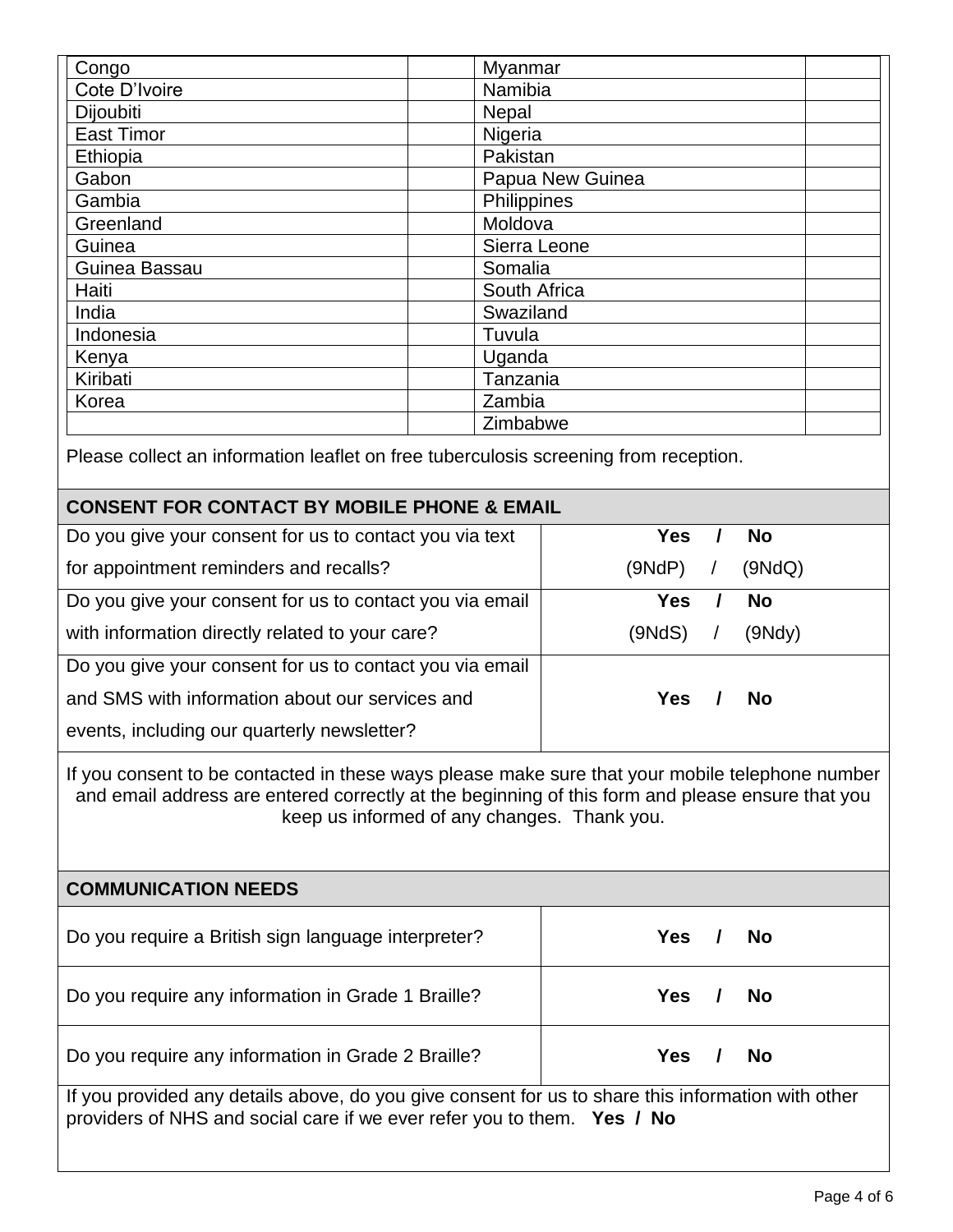## **DATA SHARING INFORMATION – notification to patients (please read carefully)**

1. The Summary Care Record (SCR) is a national database that is intended to provide basic health information to all NHS providers who need it. Patient demographics as well as basic medical information is stored and made accessible to anyone needing it within the NHS (for example A&E and Out of Hours). An SCR is made up of the following core patient information: Medications (Acute, Repeat and Discontinued Repeat), Allergies, Adverse Reactions, End of Life decisions.

You can also choose to have other useful information added to your SCR, including:

- Your illnesses and any health problems
- Operations and vaccinations you have had in the past
- How you would like to be treated such as where you would prefer to receive care
- What support you might need
- Who should be contacted for more information about you

### **Please select one of the following three options. If you have concerns regarding the Summary Care Record, please speak to a member of staff prior to opting out –**

| • Opt in to the SCR including additional useful information | Yes   | No.   |
|-------------------------------------------------------------|-------|-------|
| • Opt in to the SCR excluding additional useful information | Yes / | No.   |
| • Opt out of the SCR completely                             | Yes / | No No |

2. The Cheshire Care Record is collaboration between Western Cheshire CCG, the Countess of Chester Hospital, Cheshire & Wirral Partnership (including Out of Hours and Extended Hours Services), Clatterbridge Cancer Centre and Chester West and Cheshire Council. This is the local community data sharing agreement for a patient's health and social care information, and will include Test results, Allergies, Adverse Reactions, Medications, Social Information and Mental Health Information. This is to try and improve communication between different services to help plan local care, by bringing together information held on computers in Health and Social care. They are designed to give staff working in these areas faster access to relevant patient information, but anyone accessing a patient's records will have their details recorded so it's possible to see who has opened each record.

#### **Please tick one of the following two options. If you have concerns regarding the Cheshire Care Record, please speak to a member of staff prior to opting out –**

- *Opt in to the Cheshire Care Record* **Yes / No**
- *Opt out of the Cheshire Care Record* **Yes / No**

For further information about how we store and use your personal data, please refer to our Privacy Policy; a copy of which can be found on our website via privacy.boughtonhealthcentre.co.uk or available from reception.